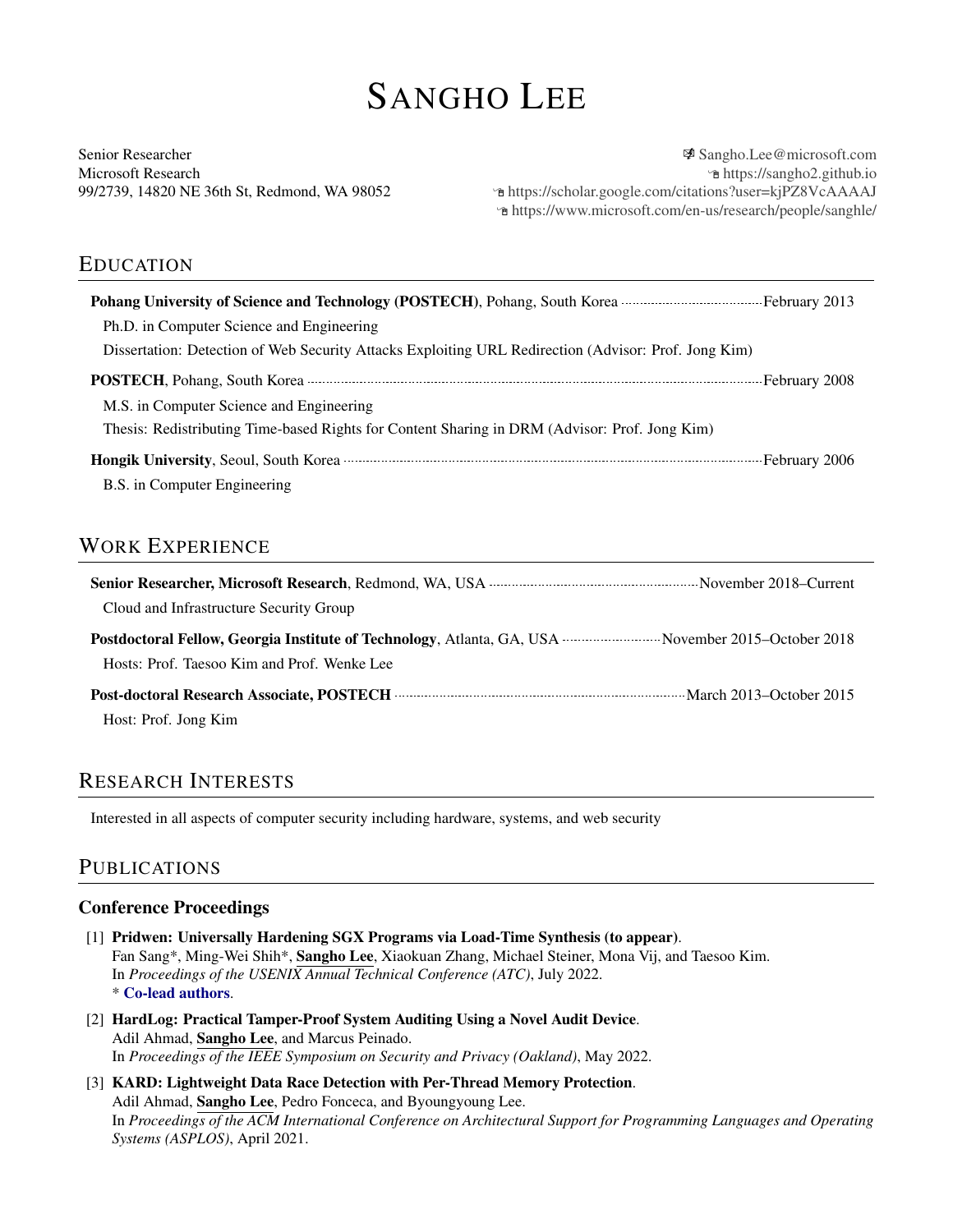- [4] All Your Clicks Belong to Me: Investigating Click Interception on the Web. Mingxue Zhang, Wei Meng, Sangho Lee, Byoungyoung Lee, and Xinyu Xing. In *Proceedings of the USENIX Security Symposium (Security)*, August 2019.
- [5] libmpk: Software Abstraction for Intel Memory Protection Keys (Intel MPK). Soyeon Park, Sangho Lee, Wen Xu, Hyungon Moon, and Taesoo Kim. In *Proceedings of the USENIX Annual Technical Conference (ATC)*, July 2019.
- [6] Dominance as a New Trusted Computing Primitive for the Internet of Things. Meng Xu, Manuel Huber, Zhichuang Sun, Paul England, Marcus Peinado, Sangho Lee, Andrey Marochko, Dennis Matoon, Rob Spiger, and Stefan Thom. In *Proceedings of the IEEE Symposium on Security and Privacy (Oakland)*, May 2019.
- [7] DIFT Games: Dynamic Information Flow Tracking Games for Advanced Persistent Threats. Dinuka Sahabandu, Baicen Xiao, Andrew Clark, Sangho Lee, Wenke Lee, and Radha Poovendran. In *Proceedings of the 57th IEEE Conference on Decision and Control (CDC)*, December 2018.
- [8] Multi-Stage Dynamic Information Flow Tracking Game. Shana Moothedath, Dinuka Sahabandu, Andrew Clark, Sangho Lee, Wenke Lee, and Radha Poovendran. In *Proceedings of the 9th Conference on Decision and Game Theory for Security (GameSec)*, October 2018.
- [9] QSYM: A Practical Concolic Execution Engine Tailored for Hybrid Fuzzing. Insu Yun, Sangho Lee, Meng Xu, Yeongjin Jang, and Taesoo Kim. In *Proceedings of the USENIX Security Symposium (Security)*, August 2018. \* Distinguished Paper Award.
- [10] Enabling Refinable Cross-host Attack Investigation with Efficient Data Flow Tagging and Tracking. Yang Ji, Sangho Lee, Mattia Fazzini, Joey Allen, Evan Downing, Taesoo Kim, Alessandro Orso, and Wenke Lee. In *Proceedings of the USENIX Security Symposium (Security)*, August 2018.  $*$  [GT.](https://www.scs.gatech.edu/news/610376/school-computer-science-researchers-make-investigating-multi-host-attacks-easier)
- [11] RAIN: Refinable Attack Investigation with On-demand Inter-Process Information Flow Tracking. Yang Ji, Sangho Lee, Evan Downing, Weiren Wang, Mattia Fazzini, Taesoo Kim, Alessandro Orso, and Wenke Lee. In *Proceedings of the ACM Conference on Computer and Communications Security (CCS)*, October–November 2017. \* [AAU,](https://www.aau.edu/research-scholarship/featured-research-topics/instant-replay-computer-systems-shows-cyber-attack) [Research Horizons,](http://www.rh.gatech.edu/news/598030/instant-replay-computer-systems-shows-cyber-attack-details) [E&T Magazine,](https://eandt.theiet.org/content/articles/2017/10/cyber-attacks-detailed-minute-by-minute-with-rain-monitoring-system/) [IT Governance USA,](https://www.itgovernanceusa.com/blog/new-technology-will-allow-automated-analysis-and-reporting-of-cyber-attacks/) [Cybersecurity Insiders.](https://www.cybersecurity-insiders.com/researchers-develop-software-to-make-an-instant-analysis-of-a-cyber-attack/)
- [12] SGX-Bomb: Locking Down the Processor via Rowhammer Attack. Yeongjin Jang, Jaehyuk Lee, Sangho Lee, and Taesoo Kim. In *Proceedings of the Workshop on System Software for Trusted Execution (SysTEX)*, October 2017.
- [13] Inferring Fine-grained Control Flow Inside SGX Enclaves with Branch Shadowing. Sangho Lee, Ming-Wei Shih, Prasun Gera, Taesoo Kim, Hyesoon Kim, and Marcus Peinado. In *Proceedings of the USENIX Security Symposium (Security)*, August 2017. \* [Intel SGX Academic Research.](https://software.intel.com/en-us/sgx/academic-research)
- [14] CAB-Fuzz: Practical Concolic Testing Techniques for COTS Operating Systems. Su Yong Kim, Sangho Lee, Insu Yun, Wen Xu, Byoungyoung Lee, Youngtae Yun, and Taesoo Kim. In *Proceedings of the USENIX Annual Technical Conference (ATC)*, July 2017. \* [CVE-2016-7219,](http://www.cve.mitre.org/cgi-bin/cvename.cgi?name=CVE-2016-7219) [CVE-2016-0040,](http://www.cve.mitre.org/cgi-bin/cvename.cgi?name=CVE-2016-0040) [CVE-2015-6098.](http://www.cve.mitre.org/cgi-bin/cvename.cgi?name=CVE-2015-6098)
- [15] FACT: Functionality-centric Access Control System for IoT Programming Frameworks. Sanghak Lee, Jiwon Choi, Jihun Kim, Beumjin Cho, Sangho Lee, Hanjun Kim, and Jong Kim. In *Proceedings of the ACM Symposium on Access Control Models and Technologies (SACMAT)*, June 2017.
- [16] T-SGX: Eradicating Controlled-Channel Attacks Against Enclave Programs. Ming-Wei Shih\*, Sangho Lee\*, Taesoo Kim, and Marcus Peinado. In *Proceedings of the Annual Network and Distributed System Security Symposium (NDSS)*, February–March 2017. \* Co-lead authors, [Intel SGX Academic Research.](https://software.intel.com/en-us/sgx/academic-research)
- [17] Inferring Browser Activity and Status Through Remote Monitoring of Storage Usage. Hyungsub Kim, Sangho Lee, and Jong Kim. In *Proceedings of the Annual Computer Security Applications Conference (ACSAC)*, December 2016.
- [18] Breaking Kernel Address Space Layout Randomization with Intel TSX. Yeongjin Jang, Sangho Lee, and Taesoo Kim. In *Proceedings of the ACM Conference on Computer and Communications Security (CCS)*, October 2016.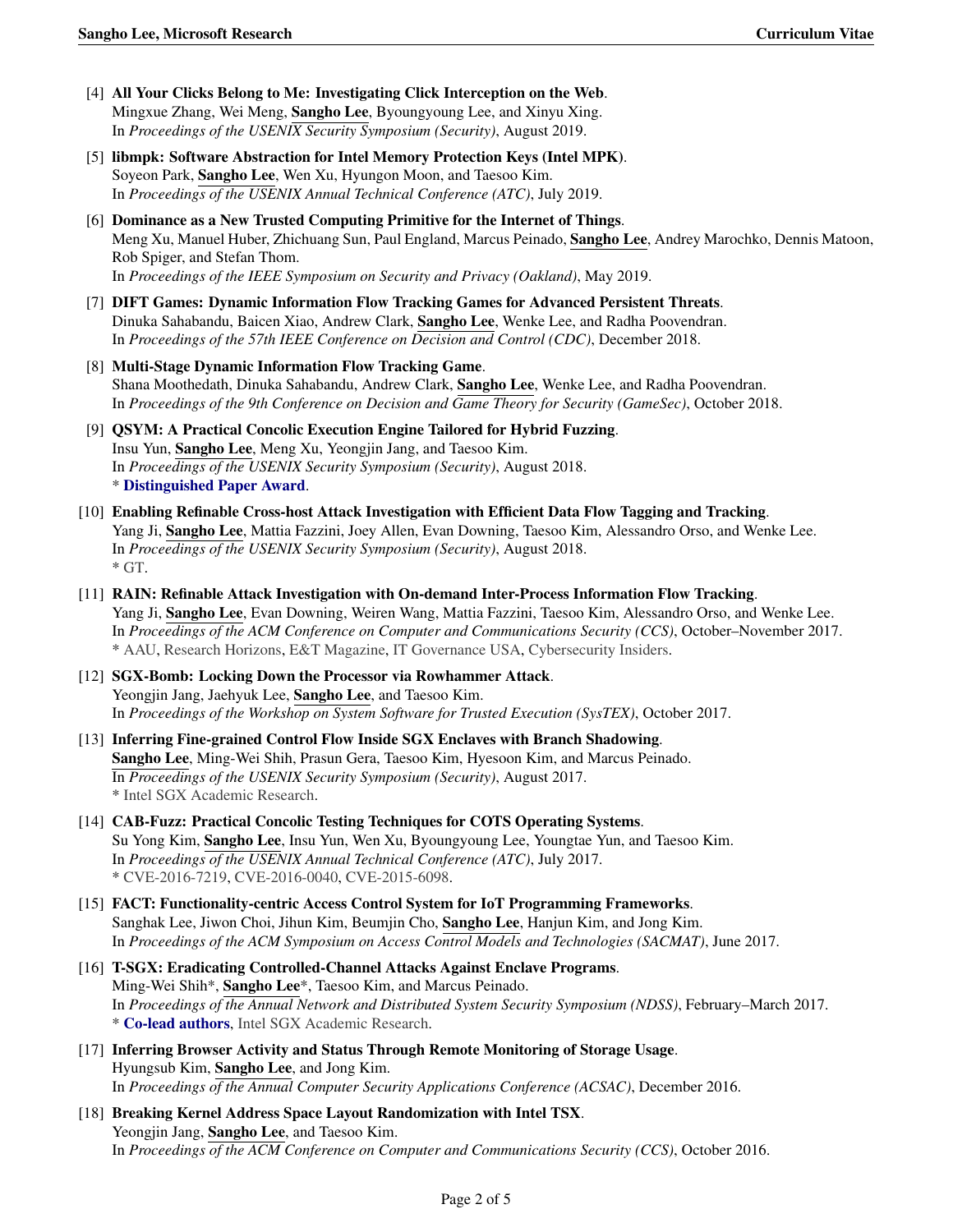\* [LWN,](https://lwn.net/Articles/704735/) [Hacker News,](https://news.ycombinator.com/item?id=12796199) [TechNet.](https://technet.microsoft.com/en-us/mt767986.aspx)

- [19] RecProv: Towards Provenance-aware User-space Record and Replay. Yang Ji, Sangho Lee, and Wenke Lee. In *Proceedings of the 6th International Provenance and Annotation Workshop (IPAW)*, June 2016.
- [20] CrowdTarget: Target-based Detection of Crowdturfing in Online Social Networks. Jonghyuk Song, Sangho Lee, and Jong Kim. In *Proceedings of the ACM Conference on Computer and Communications Security (CCS)*, October 2015.
- [21] Identifying Cross-origin Resource Status Using Application Cache. Sangho Lee, Hyungsub Kim, and Jong Kim. In *Proceedings of the Annual Network and Distributed System Security Symposium (NDSS)*, February 2015.
- [22] Exploring and Mitigating Privacy Threats of HTML5 Geolocation API. Hyungsub Kim, Sangho Lee, and Jong Kim. In *Proceedings of the Annual Computer Security Applications Conference (ACSAC)*, December 2014.
- [23] Stealing Webpages Rendered on Your Browser by Exploiting GPU Vulnerabilities. Sangho Lee, Youngsok Kim, Jangwoo Kim, and Jong Kim. In *Proceedings of the IEEE Symposium on Security and Privacy (Oakland)*, May 2014. \* [Reddit.](https://www.reddit.com/r/netsec/comments/26uvit/stealing_webpages_rendered_on_your_browser_by/)
- [24] Punobot: Mobile Botnet using Push Notification Service in Android. Hayoung Lee, Taeho Kang, Sangho Lee, Jong Kim, and Yoonho Kim. In *Proceedings of the International Workshop on Information Security Applications (WISA)*, August 2013.
- [25] I Know the Shortened URLs You Clicked on Twitter: Inference Attack using Public Click Analytics and Twitter Metadata.

Jonghyuk Song, Sangho Lee, and Jong Kim. In *Proceedings of the International World Wide Web Conference (WWW)*, May 2013.

- [26] WarningBird: Detecting Suspicious URLs in Twitter Stream. Sangho Lee and Jong Kim. In *Proceedings of the Annual Network and Distributed System Security Symposium (NDSS)*, February 2012.
- [27] Spam Filtering in Twitter using Sender-receiver Relationship. Jonghyuk Song, Sangho Lee, and Jong Kim. In *Proceedings of the International Symposium on Recent Advances in Intrusion Detection (RAID)*, September 2011.
- [28] A Batch Rekeying Time Decision Algorithm for IPTV Systems. Sangho Lee and Jong Kim. In *Proceedings of the IEEE Consumer Communications and Networking Conference (CCNC)*, January 2011.
- [29] A Secure and Mutual-profitable DRM Interoperability Scheme. Sangho Lee, Heejin Park, and Jong Kim. In *Proceedings of the IEEE Symposium on Computers and Communications (ISCC)*, June 2010.
- [30] Reducing IPTV Channel Zapping Time based on Viewer's Surfing Behavior and Preference. Yuna Kim, Jae Keun Park, Hong Jun Choi, Sangho Lee, Heejin Park, Jong Kim, Zino Lee, and Kwangil Ko. In *Proceedings of the IEEE International Symposium on Broadband Multimedia Systems and Broadcasting (BMSB)*, March-April 2008.

#### Journal Articles

- [31] Prevention of Cross-update Privacy Leaks on Android. Beumjin Cho, Sangho Lee, Meng Xu, Sangwoo Ji, Taesoo Kim, and Jong Kim. *Computer Science and Information Systems*, 15(1):111–137, January 2018.
- [32] Towards Engineering a Secure Android Ecosystem: A Survey of Existing Techniques. Meng Xu, Chengyu Song, Yang Ji, Ming-Wei Shih, Kangjie Lu, Cong Zheng, Ruian Duan, Yeongjin Jang, Byoungyoung Lee, Chenxiong Qian, Sangho Lee, and Taesoo Kim. *ACM Computing Surveys*, 49(2), August 2016.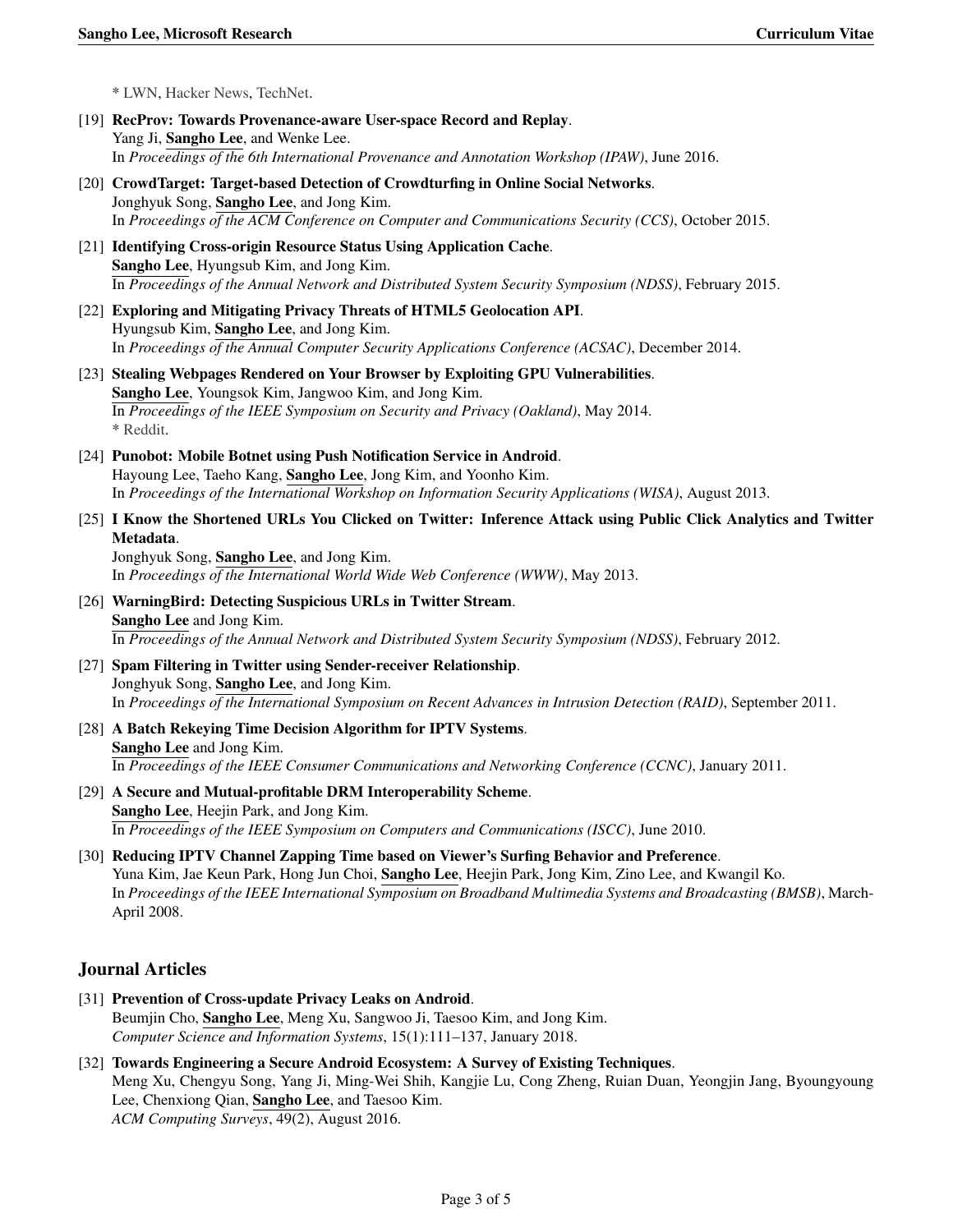- [33] Inference Attack on Browsing History of Twitter Users using Public Click Analytics and Twitter Metadata. Jonghyuk Song, Sangho Lee, and Jong Kim. *IEEE Transactions on Dependable and Secure Computing*, 13(3):340–354, May-June 2016.
- [34] Preserving Source- and Sink-location Privacy in Sensor Networks. Sangho Lee, Jong Kim, and Yoonho Kim. *Computer Science and Information Systems*, 13(1):115–130, January 2016.
- [35] Early filtering of ephemeral malicious accounts on Twitter. Sangho Lee and Jong Kim. *Computer Communications*, 54:48–57, December 2014.
- [36] WarningBird: A Near Real-time Detection System for Suspicious URLs in Twitter Stream. Sangho Lee and Jong Kim. *IEEE Transactions on Dependable and Secure Computing*, 10(3):183–195, May-June 2013.
- [37] Fluxing botnet command and control channels with URL shortening services. Sangho Lee and Jong Kim. *Computer Communications*, 36(3):320–332, February 2013.
- [38] Distance Bounding with Delayed Responses. Sangho Lee, Jin Seok Kim, Sung Je Hong, and Jong Kim. *IEEE Communications Letters*, 16(9):1478–1481, September 2012.
- [39] DRMFS: A file system layer for transparent access semantics of DRM-protected contents. Sangho Lee, Hay-Rim Lee, Seungkwang Lee, and Jong Kim. *Journal of Systems and Software*, 85(5):1058–1066, May 2012.
- [40] Redistributing time-based rights between consumer devices for content sharing in DRM system. Sangho Lee, Jong Kim, and Sung Je Hong. *International Journal of Information Security*, 8(4):263–273, August 2009.
- [41] Security weakness of Tseng's fault-tolerant conference-key agreement protocol. Sangho Lee, Jong Kim, and Sung Je Hong. *Journal of Systems and Software*, 82(7):1163–1167, July 2009.

## Granted Patents

- [42] Methods and apparatuses for providing DRM interoperability. Jong Kim, Sangho Lee, and Heejin Park. *USA 8,386,799*, February 2013.
- [43] Method of distributing time of using contents between personal devices and system based on the same. Sangho Lee and Jong Kim. *Korea 10-0951792*, April 2010.
- [44] Method and apparatus for rights-preserving interoperability in DRM. Heejin Park, Sangho Lee, and Jong Kim. *Korea 10-0942992*, February 2010.

# HONORS AND AWARDS

| <b>Distinguished Paper Award, 27th USENIX Security Symposium</b>                          | 2018      |
|-------------------------------------------------------------------------------------------|-----------|
| <b>Postdoctoral Research Fellowship, National Research Foundation of Korea (\$35,000)</b> | 2017–2018 |
| <b>Runner-up Prize, Evaluation of ITRC Support Program (\$1,000)</b>                      | 2013      |

## PROFESSIONAL ACTIVITIES

#### Program Committee Member

USENIX Security Symposium 2021–2022